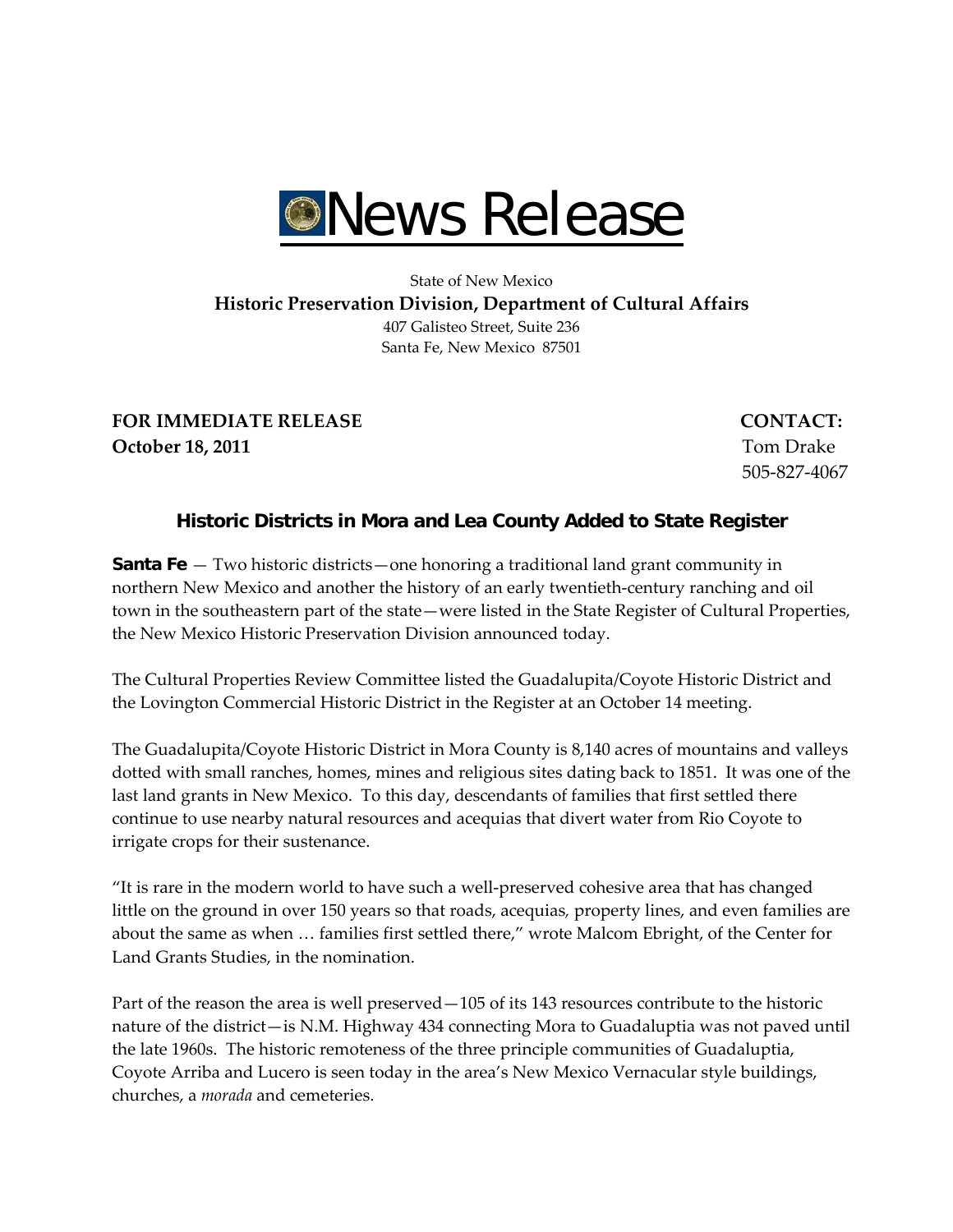"There is modern development, but enough of the rural, agricultural landscape is preserved to make this area worthy of listing," said Terry Moody, HPD's State and National Register coordinator.

HPD spent two days documenting historic and nonhistoric sites in the district with Mora County Assessor Frances Torres to strengthen the nomination. Approximately 30 people, many of them landowners who can trace their family's history on the land back to the 1850s, attended the CPRC meeting. All but two of them strongly supported establishing the district as a way to preserve its traditional qualities.

Mora County Commissioner John Olivas's family lives in the district. He expressed the sentiments of many attending the meeting when he said there was a strong desire to preserve the area's resources while recapturing its peak period as the "breadbasket of the Southwest, " and retaining the community's traditions.

The CPRC explained the State Register listing provides a measure of protection in preserving the Mexican, Territorial and early statehood elements of the district and its rural cultural landscape. It also makes homeowners with contributing buildings eligible for state preservation income tax credits than can be used to rehabilitate aging homes and structures when preservation standards are followed.

## **"Queen City of the Plains"**

Surrounding a National Register of Historic Places courthouse square are roughly 12 blocks of commercial buildings that speak to Lovington's roots as a government, agricultural, ranching and oil center on New Mexico's southeastern plains 20 miles from the Texas border.

Lovington is noteworthy as the only city in New Mexico that remains tightly compacted around its courthouse square, reflecting its identity as a county government seat with southern Anglo-American roots. Of the 72 buildings and structures within the district, 52 complement the town's period of historic significance, 1918‐1960.

Lovington owes its beginnings to the waning days of large scale, open-range ranching, which had depleted much of west Texas' grasslands. The eastern New Mexico portion of the Llano Estacado, or High Plains region, was known as the "Llano Sea of Grass" and drew Lone Star state residents west. Homesteaders established smaller ranches and farms in the New Mexico territory by the early 1900s. Lovington is named for Texas rancher Robert Florence Love, who filed a homestead claim in 1903 in what now is Lovington.

The nomination was completed by New Mexico MainStreet consultant Heather Barrett. MainStreet has worked with HPD to establish historic districts in Hobbs, Artesia, Carlsbad, Clayton and Raton in the last several years.

Ms. Barrett said the district is significant for its architecture, community planning and development. Isolated, Lovington grew slowly at first. But in the late 1920s when oil was